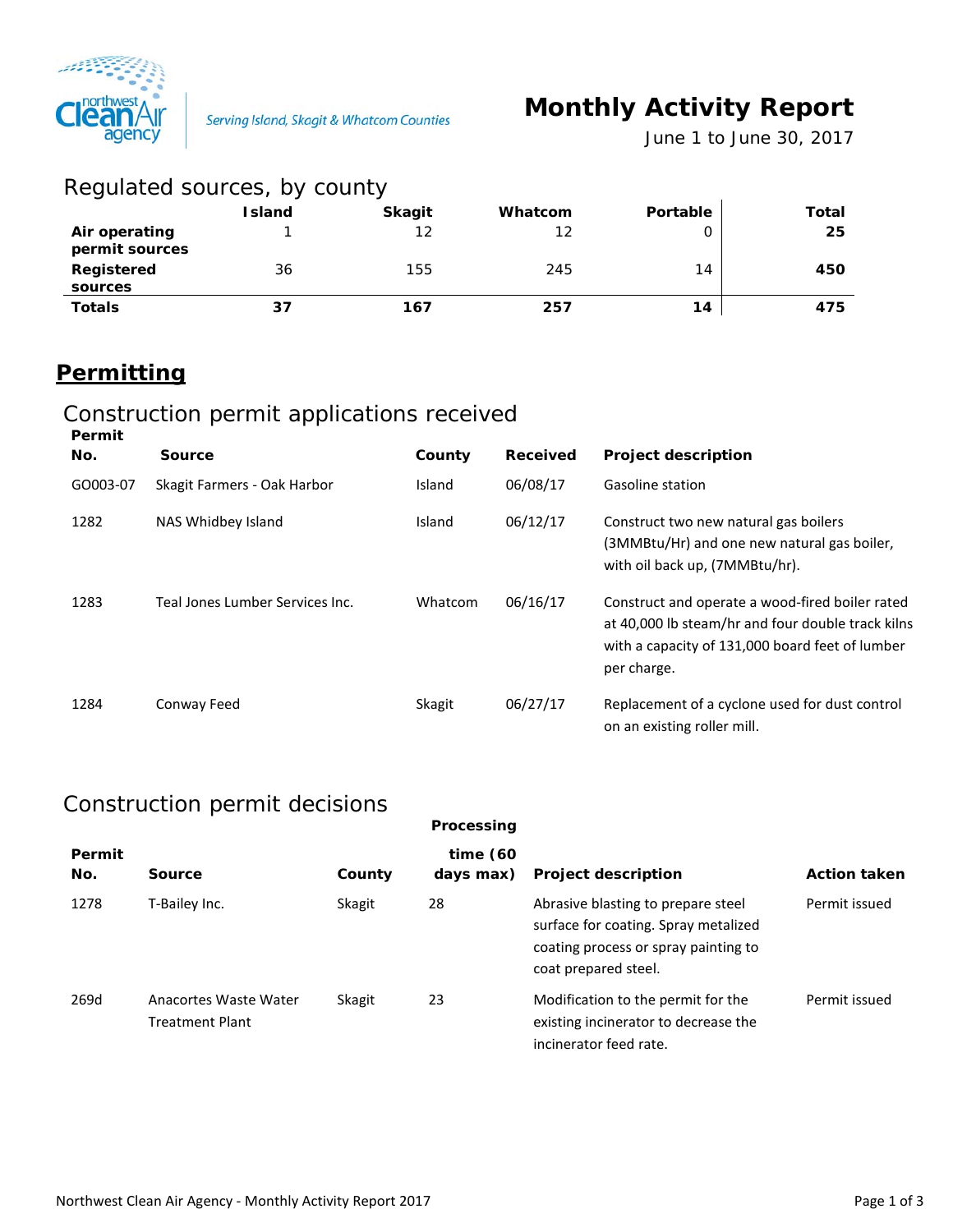### **Enforcement**

#### Alleged violations **Case No. Issue Source County Alleged violation description** 4248 06/27/17 MAAX US Corporation Whatcom MAAX US Corporation failed to submit the (1) calendar year 2016 annual compliance certification, (2) the second half of calendar year 2016 semiannual compliance certification, and the (3) second half of calendar year 2016 semi-annual 40 CFR 63 Subpart WWWW compliance report.

### Penalties issued – None this period

# Industry reports of process upsets with potential excess emissions

| Date     | Source                                | County  |
|----------|---------------------------------------|---------|
| 06/20/17 | <b>Shell Puget Sound Refinery</b>     | Skagit  |
| 06/27/17 | Post Point Wastewater Treatment Plant | Whatcom |

### Complaint summary

| Odor                           | 79 |
|--------------------------------|----|
| <b>Outdoor Burning</b>         | 11 |
| Woodstove                      | 2  |
| TOTAL: (unique for the period) | 92 |